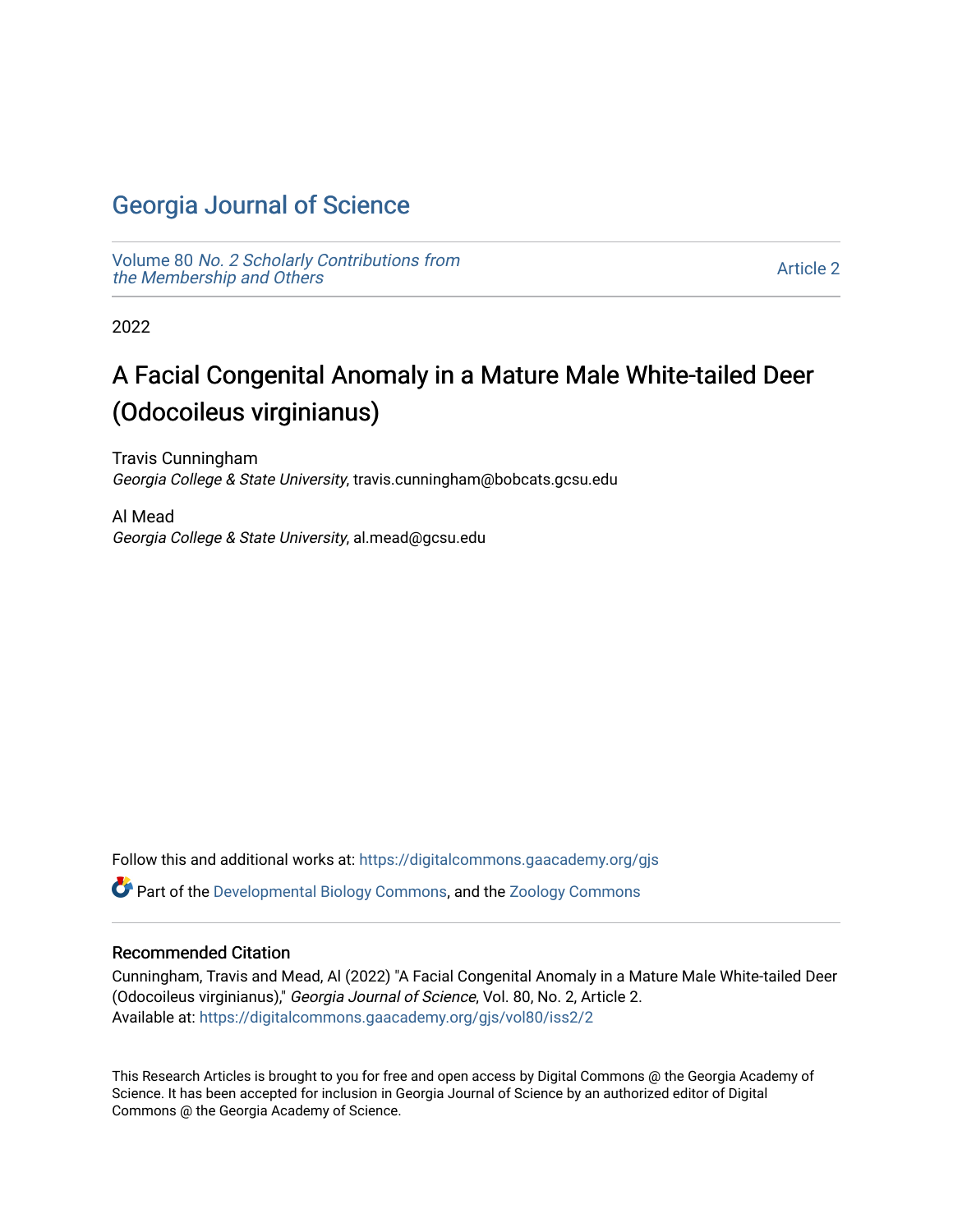### A Facial Congenital Anomaly in a Mature Male White-tailed Deer (Odocoileus virginianus)

#### Acknowledgements

We thank Lori Robinson for kindly allowing access to the Jones Co. skull. A special thanks to Cort Webb and Dr. Dean Campbell at Campbell Veterinary Hospital for the radiographs of the skull and mandible. Additional thanks to Dr. Karekin Cunningham (radiologist) for examining the radiographs. We thank Heidi Mead at Georgia College for assistance with photography. Heidi Mead and Dennis Parmley provided valuable feedback on earlier versions of this manuscript. Additionally, this manuscript benefited from reviews by two anonymous reviewers.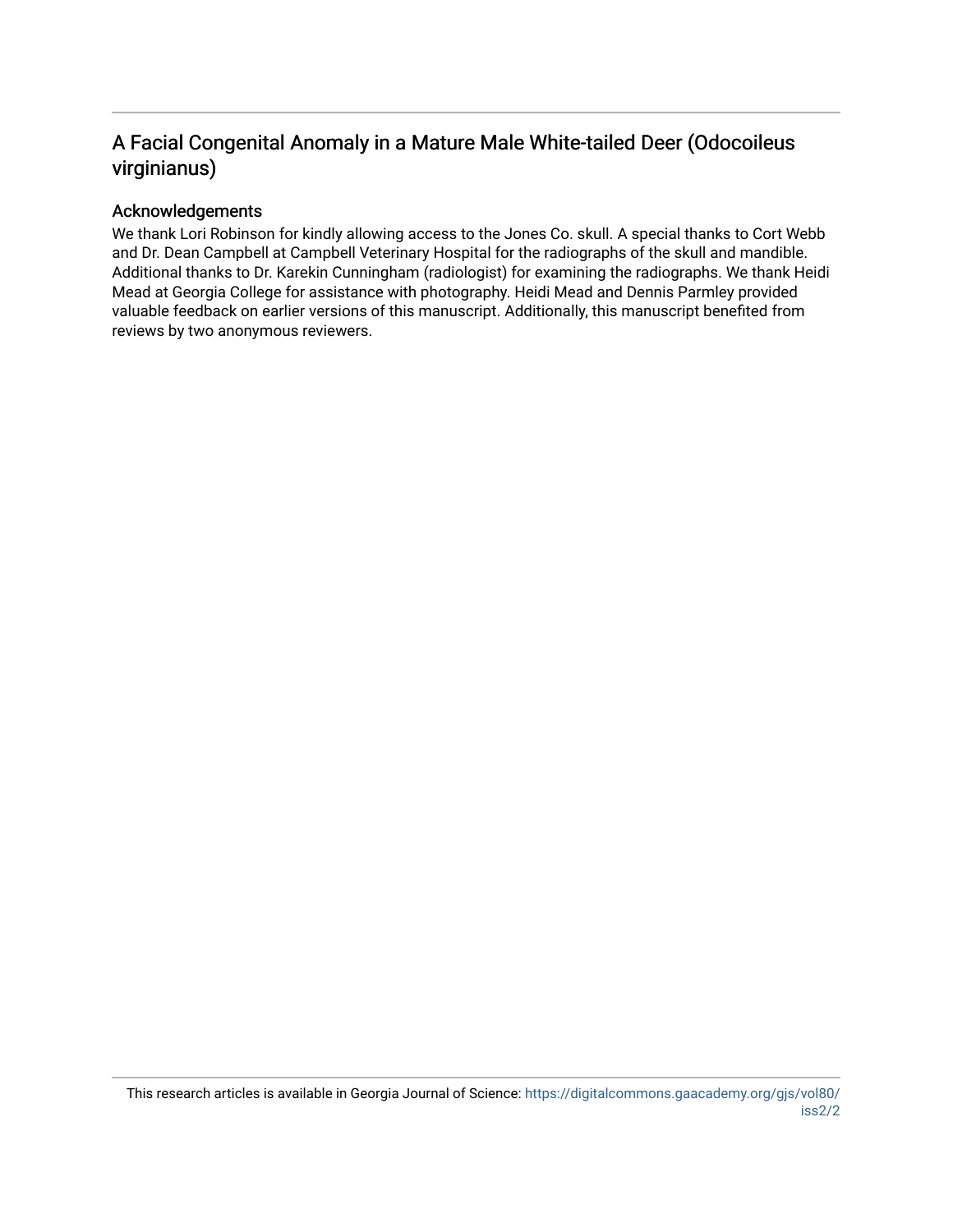#### **A FACIAL CONGENITAL ANOMALY IN A MATURE MALE WHITE-TAILED DEER (***ODOCOILEUS VIRGINIANUS***)**

Travis J. Cunningham Alfred J. Mead\* Department of Biological and Environmental Sciences Georgia College & State University Milledgeville, Georgia, 31061 \*corresponding author al.mead@gcsu.edu

#### **ABSTRACT**

Congenital anomalies are rarely documented in wild ungulates. This study describes a congenital facial malformation in a mature male white-tailed deer harvested in central Georgia in 2020. The skull displays a mediolateral deflection of the rostrum, and the mandibles display similar deflection with posterior rotation at the mandibular symphysis, a maxillofacial malformation commonly called wry face. Based on physical examination and radiographic imagery, there were no signs of neoplasia or healed bone trauma on the skull or jaws, suggesting a congenital origin for the deformity. Studies of domestic horses displaying wry face conclude that the malformation arises from fetal mispositioning within the uterus during late term pregnancy. Lacking contrasting evidence, fetal mispositioning is a plausible cause for the anomaly documented here. It is likely that such anomalies in wild ungulates are rarely documented due to reduced survivability of afflicted neonates.

*Keywords***:** Wry face, white-tailed deer*,* congenital malformation

#### **INTRODUCTION**

In the United States, mortality of white-tailed deer (*Odocoileus virginianus*) neonates is attributed to predation (44-88%), disease and/or starvation (6-20%), unknown causes (2-22%), and accidents (2%) (Carstensen et al. 2009; Cook et al. 1971; Grovenburg et al. 2011; Kilgo et al. 2012; Nelson and Woolf 1987; Shuman et al. 2017; Vreeland et al. 2004). One of the possible unknown causes contributing to mortality is congenital defects. In general, congenital anomalies in ungulates include musculoskeletal deformities, abnormal organ size, bone defects, heart diseases, and mental impairments (Leipold et al. 1994). Congenital deformities are rarely documented in white-tailed deer, likely due to reduced survival of afflicted fawns. However, a few studies have documented congenital malformities in white-tailed deer such as brachygnathism (Johnson 1935; Ryel 1963; Short 1964), supernumerary molars, enlarged femur, deformed hind feet (Verme 1968), arthrogryposis (joint contractures), fused metacarpal bones, incomplete digits, and misaligned incisors (Barrett and Chalmers 1975). Another abnormality observed in ungulates is a maxillofacial defect known as campylorrhinus lateralis/campylognathia, also called wry face/wry nose. Only one instance of this deformity has been documented in academic literature for white-tailed deer (Jenks et al. 1986). This lack of reporting is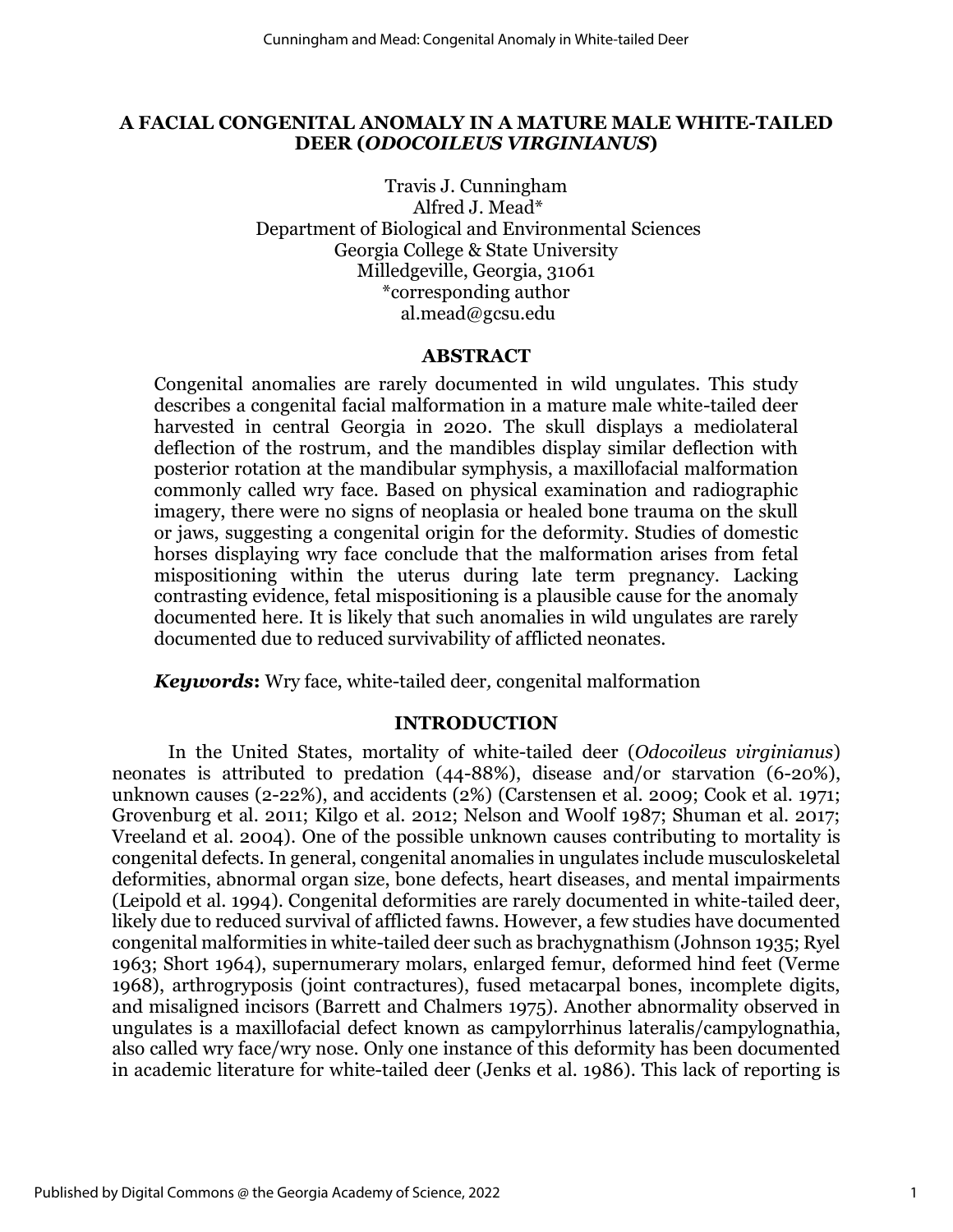somewhat surprising since an internet search for "crooked face deer" returns a number of images and videos of white-tailed does and bucks displaying wry face.

Wry face is a congenital defect in which the rostrum and mandible are contorted mediolaterally. This can negatively affect suckling, mastication, and proper functioning of the upper respiratory tract in afflicted animals. Several species of artiodactyls within the animal husbandry industry have been documented with wry face. In an Egyptian study, out of thirty-one domestic cows (*Bos taurus*) with congenital issues, one displayed wry face, although it resulted in no clinical significance (Abdelhakiem and Elrashidy 2017). The authors of this study did not speculate to the origin of this anomaly. Goats (*Capra hircus*) and sheep (*Ovis aries*) have also been recorded to display wry face (Basrur and Yadav 1990). The anomaly does not appear to be genetically linked and heritable in these taxa. Facial deformities are one of the more common congenital defects in llamas (*Lama glama*). A study of 19 facially deformed cria found wry face to be the most common facial malformation (Leipold et al. 1994). Wry face in llamas may be associated with choanal atresia (blockage of the nasal airway) which is suspected to be genetically transmitted in this taxon (Leipold et al. 1994; Tibary et al. 2014). It is worth noting that swine have been recorded to have a similar condition of distorted snout (Pond et al. 2005). However, the condition is due to nutritional secondary hyperparathyroidism induced by a calcium and phosphorus imbalance, and therefore not congenital.

Wry face is particularly well documented in the domestic horse (*Equus caballus;*  Perissodactyla). Congenital anomalies in horses are generally uncommon and are estimated to affect only 3-3.5% of equines (Pintore and Cantile 2015). Foals that do experience these anomalies are more likely to have either cryptorchism (the absence of one or both testicles in the scrotum) or musculoskeletal, eye, and/or heart issues. While wry face is one of the more uncommon defects, it often occurs in foals along with brachygnathism (overbite). An overbite by itself often develops after birth rather than congenitally. Extreme cases of equine wry face occur with palatoschosis (cleft lip) (Gaughan and DeBowes 1993). Contracted foal syndrome has been recorded in congruence with wry face in a foal as well (Binanti et al. 2014). The condition has also been surgically corrected several times (Rangel et al. 2019; Valdez et al. 1978). In horses, wry face has been attributed to mispositioning of the fetus in the uterine horn during the latter half of pregnancy (Gaughan and DeBowes 1993). While congenital defects in domestic ungulates are well studied, literature describing congenital anomalies in wild ungulates is less common. Within cervids, wry nose has been noted in seven deer species, excluding white-tailed deer (see table 1 in Flueck and Smith-Flueck 2011). Wry nose was reported in less than 1% of a large study sample (n = 776) of introduced red deer (*Cervus elaphus*) in Patagonia, South America (Flueck and Smith-Flueck 2012). The authors concluded that the malformation was not genetically related and suggested that Coriolis forces may play a role in the "handedness" of the defect. This current study documents wry face in a mature male white-tailed deer from central Georgia.

#### **MATERIALS & METHODS**

The abnormal skull and mandible of a 3.5 year-old male white-tailed deer were obtained from a hunter in Jones County, Georgia. The animal was legally harvested during the hunting season in November 2020. The material was de-fleshed, dried, and cleaned using dermestid beetles. The skull was aged using the known pattern of tooth eruption and wear (Thompson 1958). Photographs were taken to document the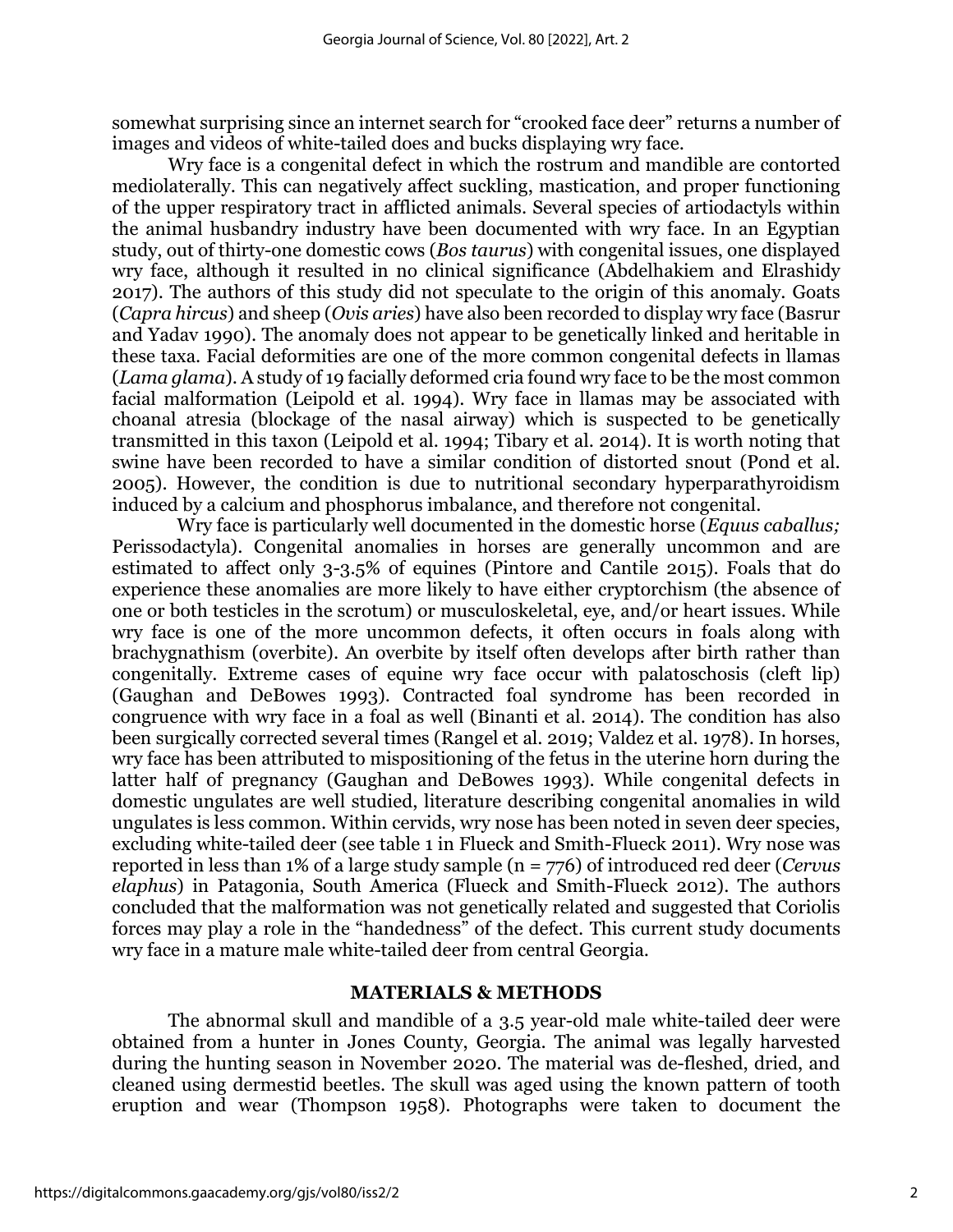abnormality. In addition, radiograph images of the malformed skull were taken at a local veterinary clinic. The developmental abnormalities evident in the skull were compared with published literature to determine the nature of the pathology. In addition, 778 whitetailed deer dentaries (248 females, 530 males) from the Piedmont National Wildlife Refuge (PNWR) within the Georgia College Mammal Collection (GCM) were examined for signs of similar bone deformities. The PNWR is located in Jones and Jasper counties and lies approximately 32 kilometers west of the skull's harvest location. The dentaries were previously collected in 2001 (Morris and Mead 2016) and 2016-2017 (Powers and Mead 2019). Following examination and imaging, the skull was returned to the hunter.

#### **RESULTS**

The Jones Co. skull displays right mediolateral deflection of the rostrum and anterior portion of the mandible (Figure 1A). The deer appeared healthy (not emaciated) at the time of harvest and carried a well-developed, nearly symmetrical set of antlers.



*Figure 1***.** Skull and jaws of a mature, 3.5-year-old male white-tailed deer (*Odocoileus virginianus*) from Jones County in central Georgia. A) anterior view of skull and jaws, right mediolateral deflection of the anterior portion of the mandible is evident; B) close up anterior view, right mediolateral deflection of the anterior portion of the mandible and deviated nasal septum are evident; C) dorsal view of the rostrum, right mediolateral deflection and deviated nasal septum evident; D) ventral view of the rostrum, pathologic bone remodeling (arrow) evident on the palatal branch of the right premaxilla.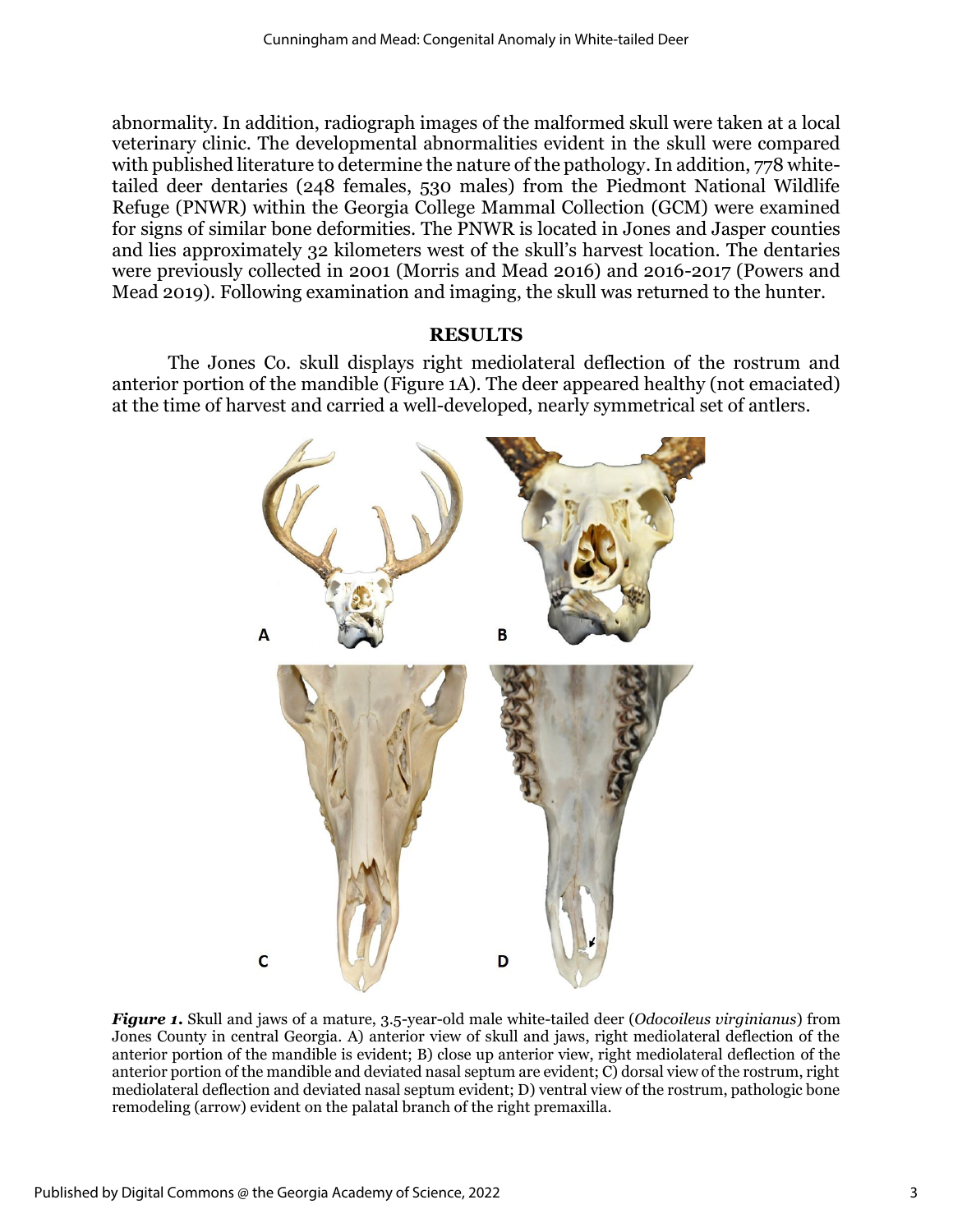Closer examination of the nasal cavity shows a deviation of the nasal septum (Figure 1B). A slight right mediolateral deflection of the rostrum is evident in the dorsal perspective (Figure 1C). The slight deviation and localized bone pathology are evident in the ventral view (Figure 1D). Pathologic bone on the palatal branch of the premaxilla along the incisive foramen reflects damage caused by the left incisiform canine during mastication.

Right mediolateral deflection with posterior rotation of the anterior portion of the mandible is evident in the occlusal view (Figure 2A). This orientation also presents the location of the left incisiform canine where it would impede the premaxilla pad. In comparison to a like-aged male deer, tooth row alignment of the two mandibles shows slight brachygnathism in the Jones Co. skull. A ventral radiograph of the skull records the deviated nasal septum, but shows no signs of breakage, bone trauma, or neoplasia (Figure 2B). Radiograph images of the mandible once again displays right mediolateral deflection of the anterior region, and again shows no evidence of breakage, bone trauma, or



*Figure 2***.** Skull and jaws of a mature, 3.5-year-old male white-tailed deer (*Odocoileus virginianus*) from Jones County in central Georgia. A) dorsal view of malformed mandible (top) compared to a normal mandible for a same aged male (bottom), right mediolateral deflection of the anterior portion of the mandible and slight brachygnathism is evident; B) ventral view radiograph of the deformed rostrum, deviated nasal septum evident; C) dorsal view radiograph of the deformed mandible, right mediolateral deflection of the anterior region evident; D) right oblique dorsal view of the deformed mandible, open mandibular canal evident showing no bone remodeling due to trauma.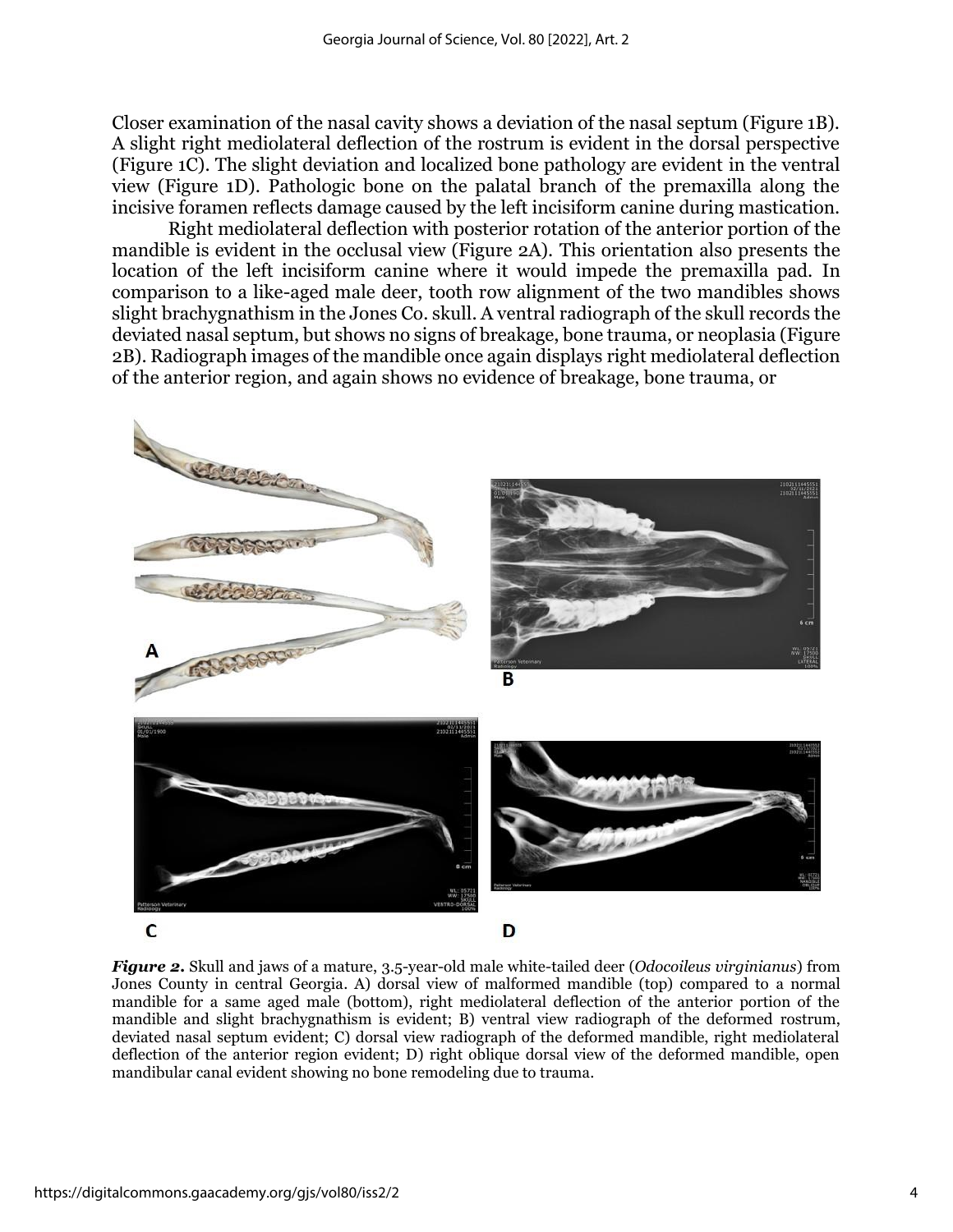neoplasia (Figure 2 C & D). The analysis of the 778 deer jaws from the PNWR revealed a single jaw that exhibited brachygnathism (Powers and Mead 2019, fig. 1). However, no other mandible displayed any type of mediolateral deflection that would have suggested the occurrence of wry face.

#### **DISCUSSION**

Reports of healed injuries in white-tailed deer are not uncommon (Free et al. 1972; Mech et al. 1970; Powers and Mead 2017; Ryel 1963), however, documentation of congenital malformities in this taxon are rare. The lack of neoplasia and healed injuries in the Jones Co. skull suggests the facial malformation is a congenital anomaly. In general, congenital deformities of the skull and jaws lead to improper alignment of the jaws preventing suckling, and most afflicted fawns die shortly after parturition. This is a likely reason why wry face has only been described in a single white-tailed deer fawn (Jenks et al. 1986). However, numerous anecdotal reports from the internet indicate that the abnormality may occur more frequently than is suggested in research literature. Minor malformations may only be noticeable if a skull is cleaned. The Jones Co. skull exhibits wry face with minor mediolateral deflection of the rostrum and significant mediolateral rotation of the anterior portion of the mandible. In this orientation the lower incisors did not contact the premaxillary pad properly, but the upper and lower lips were correctly positioned, and presumably allowed normal suckling. The alignment of the upper and lower cheek teeth was normal, allowing conventional mastication of food. The misaligned lower incisors would have affected the browsing abilities of this deer. However, the Jones Co. deer was 3.5 years old and by all outward appearances healthy. Supplemental feeding stations were available in this animal's home range, possibly negating negative feeding impacts of the facial abnormality.

Etiology of wry face in the Jones Co. skull is speculative. The lack of reports of wry face in white-tailed deer suggests that it rarely occurs and is not genetically linked. This conclusion is supported by the lack of a genetic link for the occurrence of wry face in red deer from Patagonia (Flueck and Smith-Flueck 2012). In llamas, wry face is often associated with choanal atresia and understood to be genetically linked (Tibary et al. 2014). However, observations of wry face in horses have indicated that wry face is not genetically linked. In horses, mispositioning of the fetus within the uterine horn during gestation is a likely cause of the defect (Vandeplassche et al. 1984). The head of the fetus is positioned in an awkward angle within the uterus during endochondral ossification, resulting in malformation of the facial bones. Gaughan and DeBowes (1993) suggest that this defect is related to underdeveloped uteri which limit fetal movement, especially during the second half of gestation. However, wry face has been documented in offspring of both primiparous mares and mares with several offspring, and interestingly occurred twice as frequently in the latter group (Vandeplassche et al. 1984). In the absence of evidence of neoplasia and healed injuries as the cause, limited intrauterine movement is a reasonable explanation for the origin of the facial anomaly in the Jones Co. skull.

#### **ACKNOWLEDGEMENTS**

We thank Lori Robinson for kindly allowing access to the Jones Co. skull. A special thanks to Cort Webb and Dr. Dean Campbell at Campbell Veterinary Hospital for the radiographs of the skull and mandible. Additional thanks to Dr. Karekin Cunningham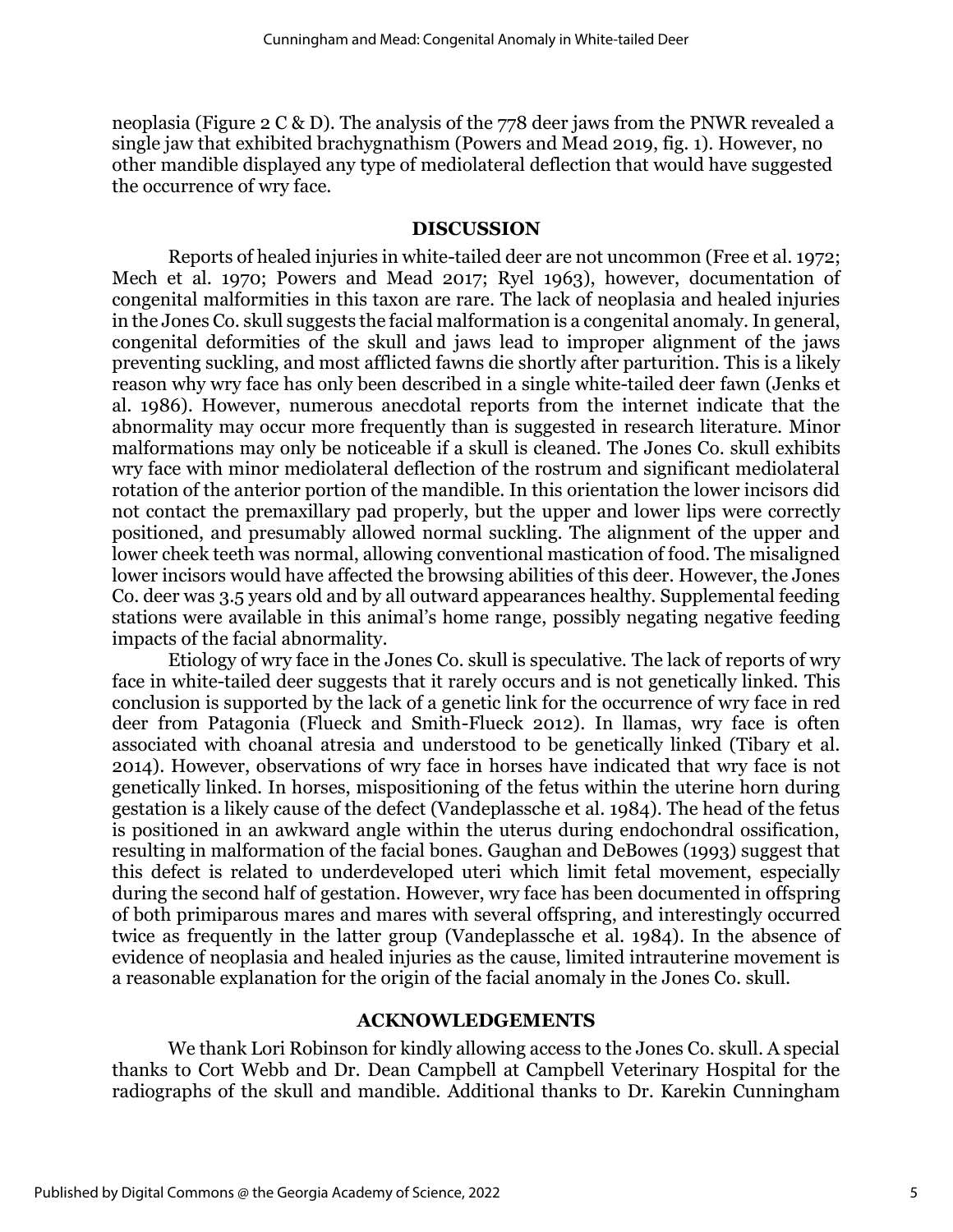(radiologist) for examining the radiographs. We thank Heidi Mead at Georgia College for assistance with photography. Heidi Mead and Dennis Parmley provided valuable feedback on earlier versions of this manuscript. Additionally, this manuscript benefited from reviews by two anonymous reviewers.

#### **REFERENCES**

- Abdelhakiem, M.A.H., and H.M. Elrashidy. 2017. A retrospective study of the congenital anomalies of the axial and appendicular skeleton in cow calves. Assiut Veterinary Medical Journal, 63, 88–99.
- Barrett, M.W., and G.A. Chalmers. 1975. Congenital anomalies in neonatal white-tailed deer in Alberta. Journal of Wildlife Diseases, 11, 497–501. DOI: 10.7589/0090- 3558-11.4.497.
- Basrur, P.K., and B.R. Yadav. 1990. Genetic diseases of sheep and goats. Advances in Sheep and Goat Medicine, 6, 779–802. DOI: 10.16/s0749-0720(15)30846-x.
- Binanti, D., D.D. Zani, D.De. Zani, T. Turci, G. Zavaglia, and P. Riccaboni. 2014. Contracted foal syndrome associated with multiple malformations in two foals. Anatomia Histologia Embryologia, 43, 71–74. DOI: 10.1111/ahe.12030.
- Carstensen, M., G.D. Delgiudice, B.A. Sampson, and D.W. Kuehn. 2009. Survival, birth characteristics, and cause-specific mortality of white-tailed deer neonates. The Journal of Wildlife Management, 73, 175–183. DOI: 10.2193/2006-107.
- Cook, R.S., M. White, D.O. Trainer, and W.C. Glazener. 1971. Mortality of young whitetailed deer fawns in south Texas. The Journal of Wildlife Management, 35, 47–56. DOI: 10.2307/3799870.
- Flueck, W.T., and J.A.M. Smith-Flueck. 2011. Diseases of red deer introduced to Patagonia and implications for native ungulates. Animal Production Science, 51, cxxxxiv–cxxxix. [Short Communication]
- Flueck, W.T., and J.A.M. Smith-Flueck. 2012. Diseases of red deer introduced to Patagonia and implications for native ungulates. Animal Production Science, 52, 766–773. DOI: 10.1071/AN11342.
- Free, S.L., A.S. Bergstrom, and J.E. Tanck. 1972. Mandibular and dental anomalies of white-tailed deer. New York Fish and Game Journal, 19, 32–46.
- Gaughan, E.M., and R.M. DeBowes. 1993. Congenital diseases of the equine head. Veterinary Clinics of North America: Equine Practice, 9, 93–110. DOI: 10.1016/S0749-0739(17)30417-0.
- Grovenburg, T.W., C.C. Swanson, C.N. Jacques, R.W. Klaver, T.J. Brinkman, B.M. Burris, C.S. Deperno, and J.A. Jenks. 2011. Survival of white-tailed deer neonates in Minnesota and South Dakota. The Journal of Wildlife Management, 75, 213–220. DOI: 10.1002/jwmg.20.
- Jenks, J.A., D.M. Leslie Jr., and H.C. Gibbs. 1986. Anomalies of the skull of a white-tailed deer fawn from Maine. Journal of Wildlife Diseases, 22, 286–289. DOI: 10.7589/0090-3558-22.2.286.
- Johnson, C.E. 1935. Abnormal mandible in white-tailed deer. Journal of Mammalogy, 1, 66–73. DOI: 10.2307/1374523.
- Kilgo, J.C., H. Scott Ray, M. Vukovich, M.J. Goode, and C. Ruth. 2012. Predation by coyotes on white-tailed deer neonates in South Carolina. The Journal of Wildlife Management, 76, 1420–1430. DOI: 10.1002/jwmg.393.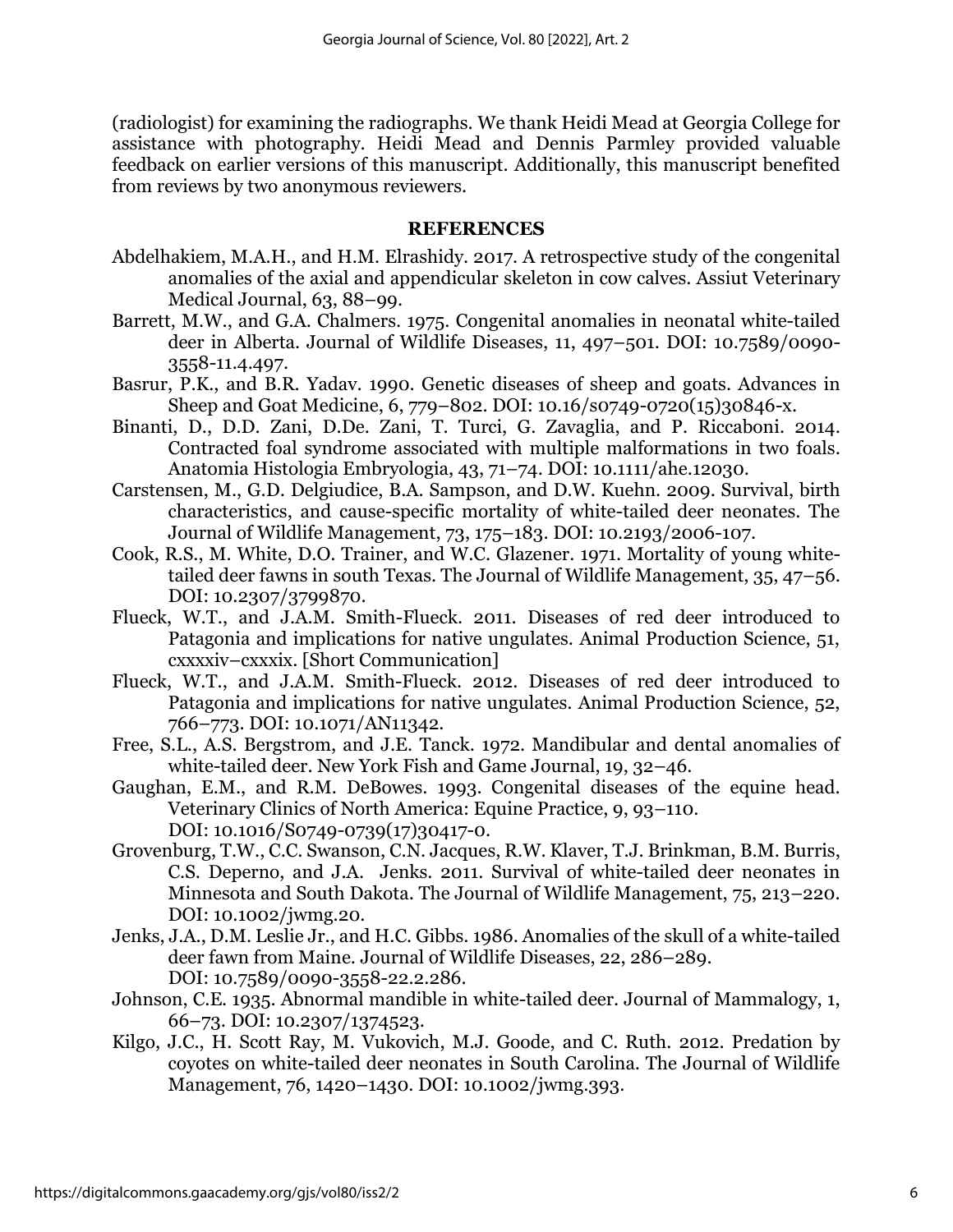- Leipold, H.W., T. Hiraga, and L.W. Johnson. 1994. Congenital defects in the llama. Update on Llama Medicine, 10, 401–420. DOI: 10.1016/S0749-0720(15)30572-7.
- Mech, L.D., L.D. Frenzel, Jr., P.D. Karns, and D.W. Kuehn. 1970. Mandibular dental anomalies in white-tailed deer from Minnesota. Journal of Mammalogy, 51, 804– 806. DOI: 10.2307/1378309.
- Morris, B., and A.J. Mead. 2016. Body mass estimates from bone and tooth measurements in white-tailed deer, *Odocoileus virginianus*. Georgia Journal of Science, 74, Article 18, 1–5. DOI: http://digitalcommons.gaacademy.org/gjs/vol74/iss2/18.
- Nelson, T.A., and A. Woolf. 1987. Mortality of white-tailed deer fawns in southern Illinois. The Journal of Wildlife Management, 51, 326–329. DOI: 10.2307/3801010.
- Pintore, M.D., and C. Cantile. 2015. Semilobar holoprosencephaly associated with multiple malformations of the foal. Anatomia Histologia Embryologia, 45, 148– 153. DOI: 10.1111/ahe.12175.
- Pond, W.G., D.C. Church, K.R. Pond, and P.A. Schoknecht. 2005. Basic Animal Nutrition and Feeding. Wiley. 580 pp.
- Powers, P.M., and A.J. Mead. 2017. Description of a pathologic white-tailed deer (*Odocoileus virginianus*) mandible from central Georgia. Georgia Journal of Science, 75, Article 6, 1–7. DOI: https://digitalcommons.gaacademy.org/ gjs/vol $75$ / iss $2/6$ .
- Powers, P.M., and A.J. Mead. 2019. Dental and mandibular anomalies in white-tailed deer (*Odocoileus virginianus*) from central Georgia. Georgia Journal of Science, 77, Article 15, 1–11. DOI: https://digitalcommons.gaacademy.org/gjs/vol77/ iss2/15.
- Rangel, J.P.P., A.P.L. de Oliveira, G.C. Baiotto, O. Spadeto Jr., G.M. Figueiró, A.L. Araujo, and J.L. Rossi Jr. 2019. Correcting campylorrhinus lateralis in a foal by bone distraction: a case report. Journal of Equine Veterinary Science, 87, 1–4. DOI: 10.1016/j.jevs.2019.102897.
- Ryel, L.A. 1963. The occurrence of certain anomalies in Michigan white-tailed deer. Journal of Mammalogy, 44, 79–98. DOI: 10.2307/1377171.
- Short, H.L. 1964. Notes and comments on mandibular malformations in deer. Journal of Mammalogy, 45, 319–321. DOI: 10.2307/1377016.
- Shuman, R.M., M.J. Cherry, T.N. Simoneaux, E.A. Dutoit, J.C. Kilgo, M.J. Chamberlain, and K.V. Miller. 2017. Survival of white-tailed deer neonates in Louisiana. The Journal of Wildlife Management, 81, 834–845. DOI: 10.2307/26607569.
- Thompson, D.R. 1958. Field Techniques for Sexing and Aging Game Animals, Special Wildlife Report No. 1, Wisconsin Conservation Dept., Madison 1, Wisconsin, Pp.  $25 - 28.$
- Tibary, A., L.W. Johnson, L.K. Pearson, and J.S. Rodriguez. 2014. Lactation and Neonatal Care. *In* Llama and Alpaca Care: Medicine, Surgery, Reproduction, Nutrition, and Herd Health, C. Cebra, D.E. Anderson, A. Tibary, R.J. Van Saun, and L.W. Johnson. eds. 286–297. Elsevier Publishing. DOI: 10.1016/B978-1-4377-2352- 6.00025-0.
- Valdez, H., W.C. McMullan, H.P. Hobson, and D.V. Hanselka. 1978. Surgical correction of deviated nasal septum and premaxilla in a colt. Journal of the American Veterinary Medical Association, 173, 1001–1004.
- Vandeplassche, M., P. Simoens, R. Bouters, N. De Vos, and F. Verschooten. 1984. Aetiology and pathogenesis of congenital torticollis and head scoliosis in the